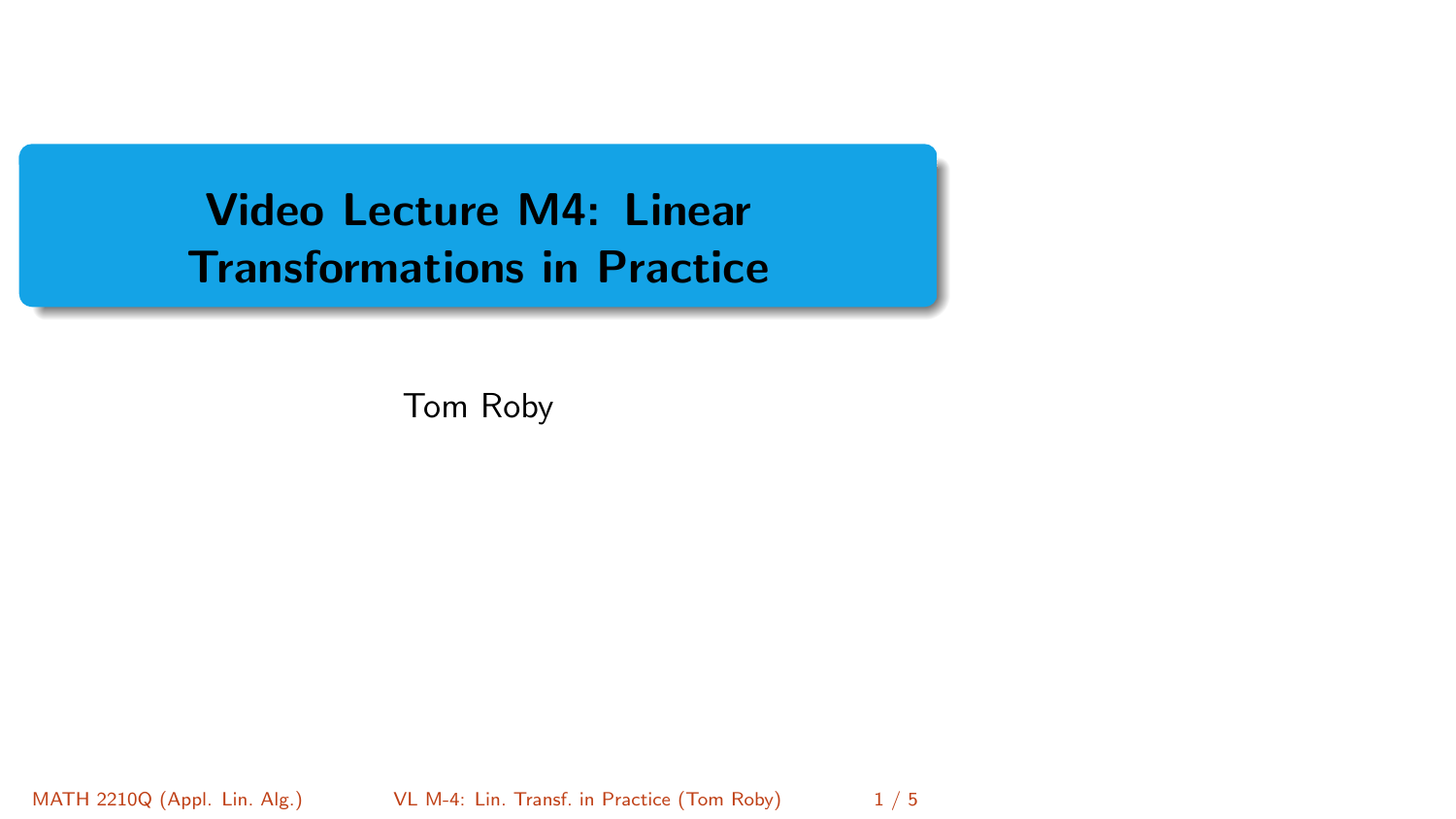# Outline & Objectives

- **•** Memorize the fundamental properties of linear transformations: *one-to-one* and *onto*, intepret them geometrically, and recognize them in concrete examples.
- Connect these concepts with properties of the columns of a matrix representing a transformation.
- Analyze whether a given matrix transformation has these properties by transforming it to RREF.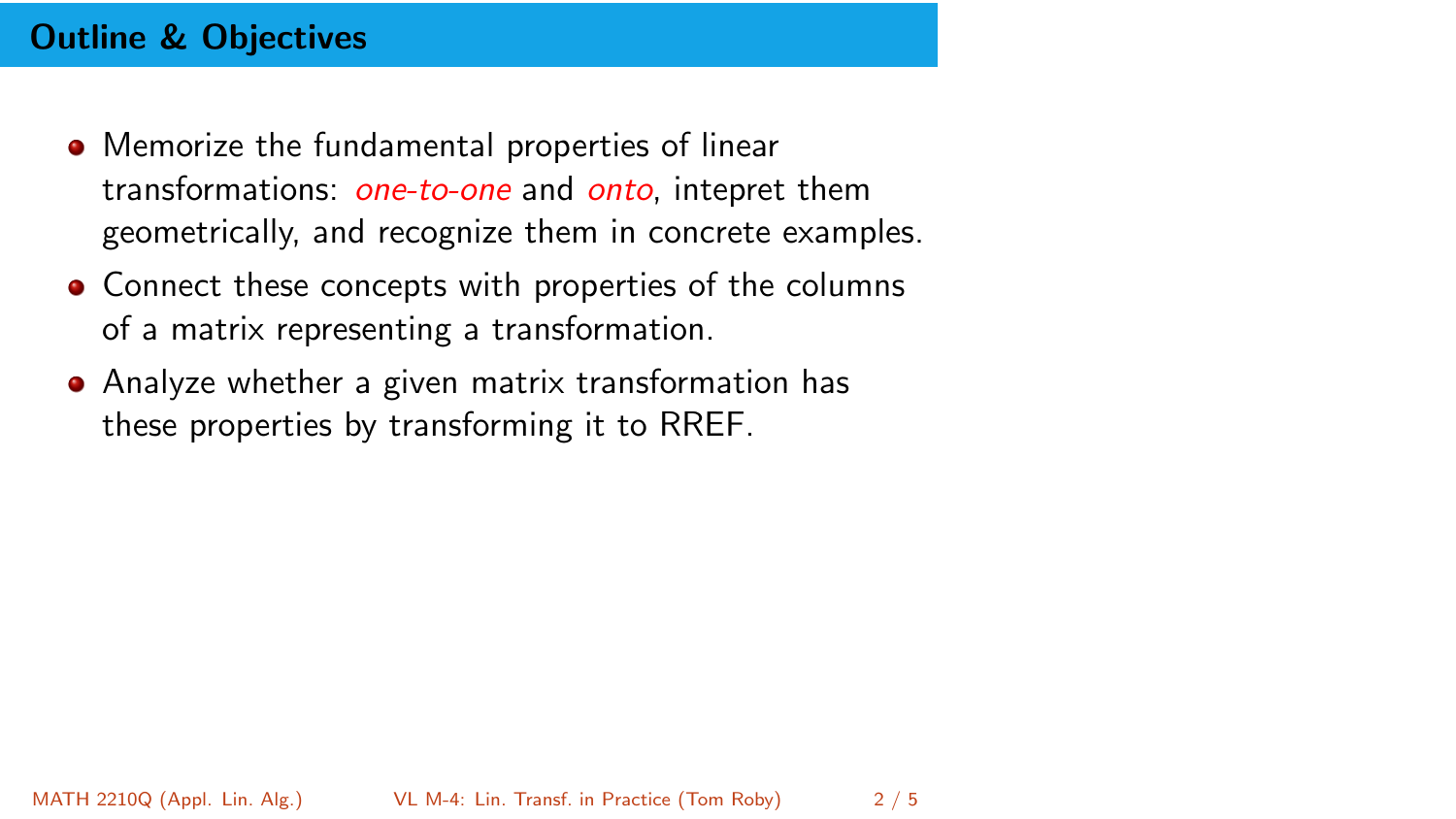## One-to-one & Onto Functions

#### Definition (one-to-one, onto for functions)

A function  $f : X \to Z$  is called one-to-one if  $f(x) = f(y)$  in  $Z \implies x = y$  in X. f is called onto if for every  $z \in Z$ , there exists  $x \in X$  such that  $f(x) = z$ .

```
Less formally:
A mapping T is one-to-one if each z \in \mathbb{Z} is the image of at most
one x \in X (uniqueness).
A mapping T is onto if each z \in \mathbb{Z} is the image of at least one
x \in X (existence).
```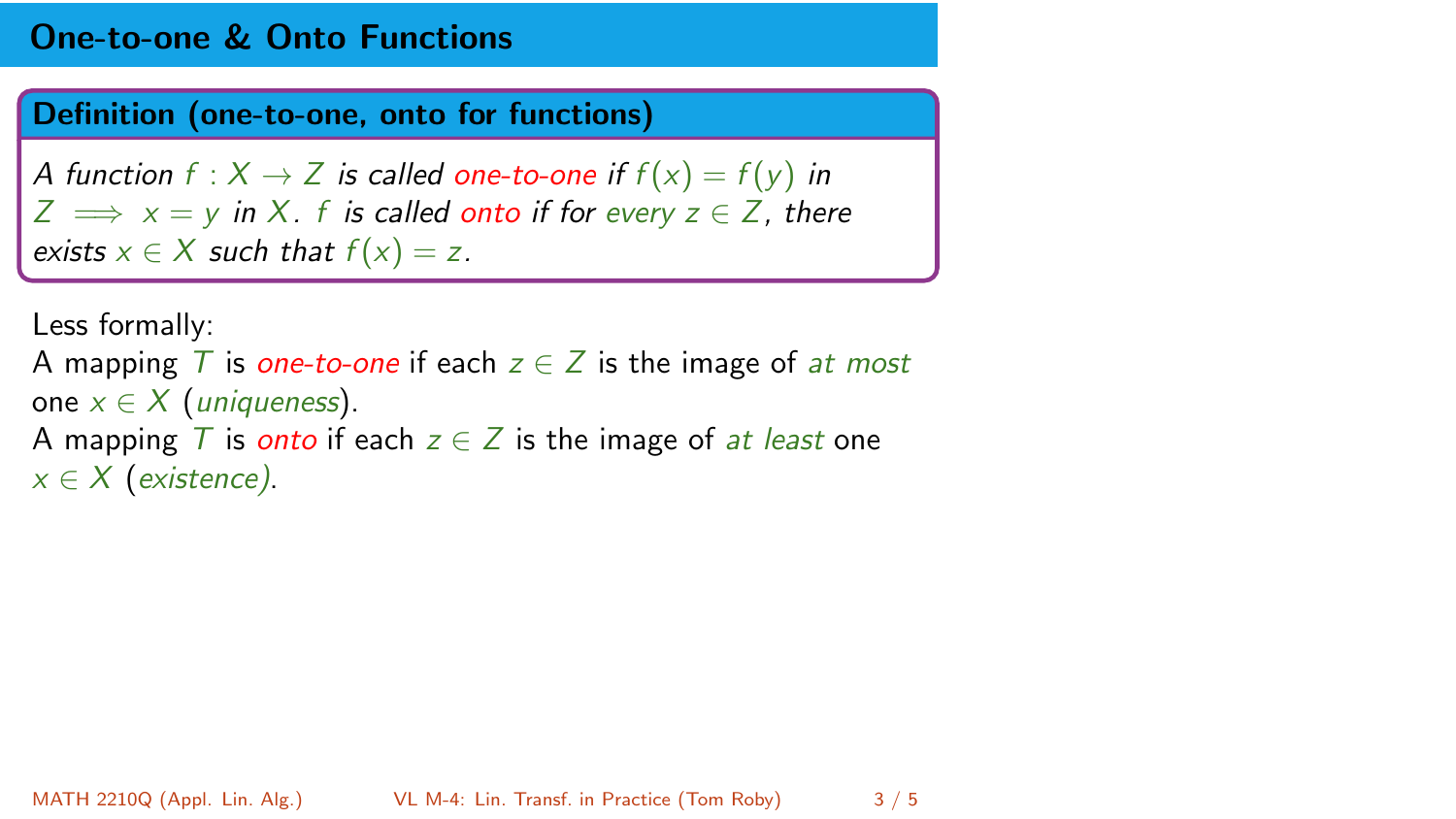## One-to-one & Onto Linear Transformations

Definition (one-to-one, onto for linear transformations)

A linear transformation  $\mathcal{T}:\mathbb{R}^n\to\mathbb{R}^m$  is called one-to-one if  $T(\vec{x}) = T(\vec{y})$  in  $\mathbb{R}^m \implies \vec{x} = \vec{y}$  in  $\mathbb{R}^n$ . T is called onto if for every  $\vec{b} \in \mathbb{R}^m$ , there exists  $\vec{x} \in \mathbb{R}^n$  such that  $\mathcal{T}(\vec{x}) = \vec{b}$ .



MATH 2210Q (Appl. Lin. Alg.) [VL M-4: Lin. Transf. in Practice](#page-0-0) (Tom Roby) 4 / 5